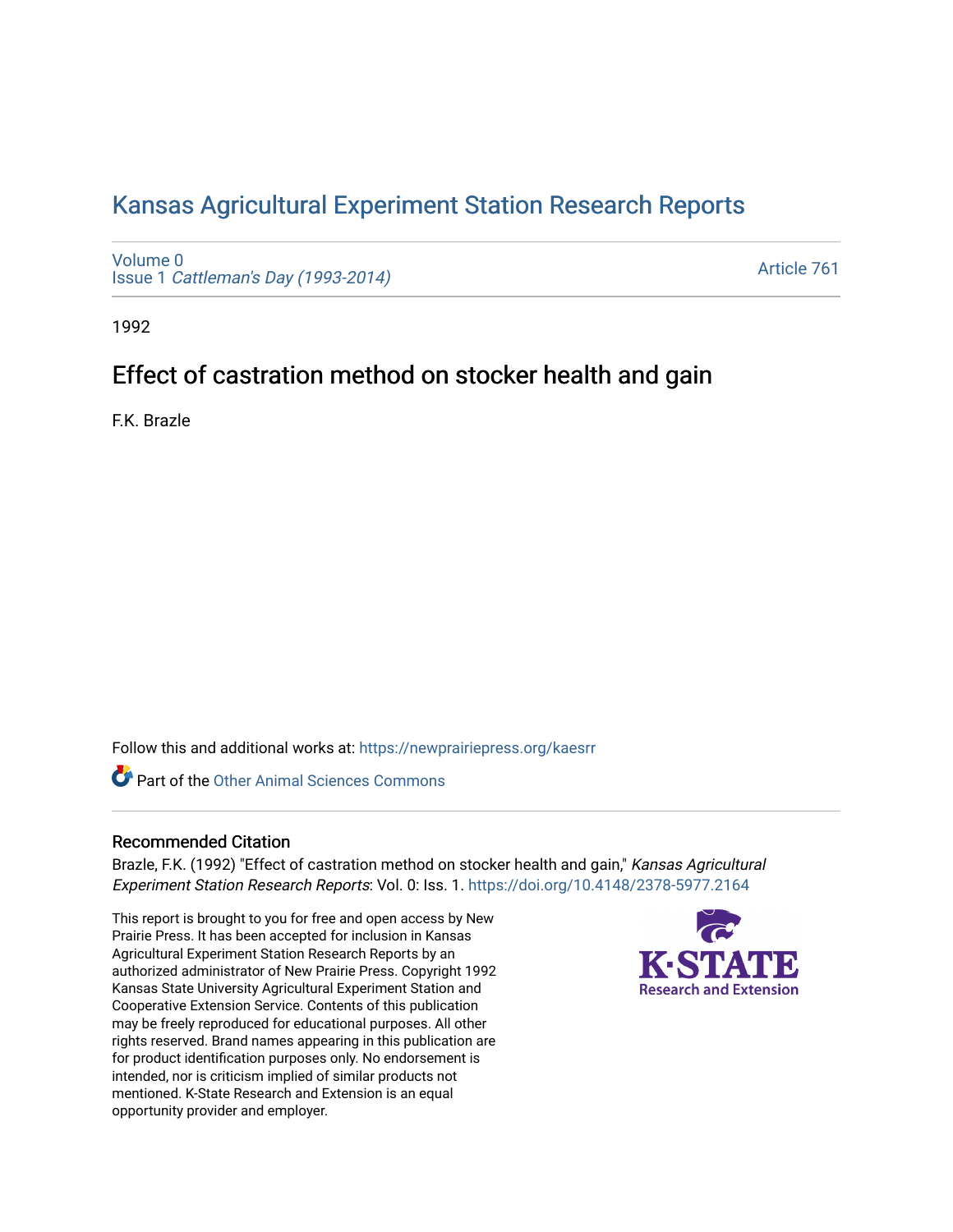## Effect of castration method on stocker health and gain

## Abstract

Two field trials were conducted to compare two different band-castration techniques with surgical castration of calves and yearlings. In Trial I, the bull calves were surgically castrated or banded with Elastrator® rubber rings and compared with calves purchased as steers. Purchased steers gained faster (P<.05) during the 33-day receiving trial than bulls castrated by either method, but no difference was observed in percentage of sick calves. In Trial II, yearling bulls were surgically castrated or banded with the EZE® Bloodless Castrator device. Yearlings purchased as steers gained faster (P<.05) than EZEcastrated bulls during the 110-day trial. Bulls castrated by either method required more medications (P<.07) than steers. In both trials, there was no advantage to banding compared with surgical castration of bulls in terms of gain or health.

### Keywords

Cattlemen's Day, 1992; Kansas Agricultural Experiment Station contribution; no. 92-407-S; Report of progress (Kansas State University. Agricultural Experiment Station and Cooperative Extension Service); 651; Beef; Castration; Banding; EZE device; Stocker cattle

### Creative Commons License



This work is licensed under a [Creative Commons Attribution 4.0 License](https://creativecommons.org/licenses/by/4.0/).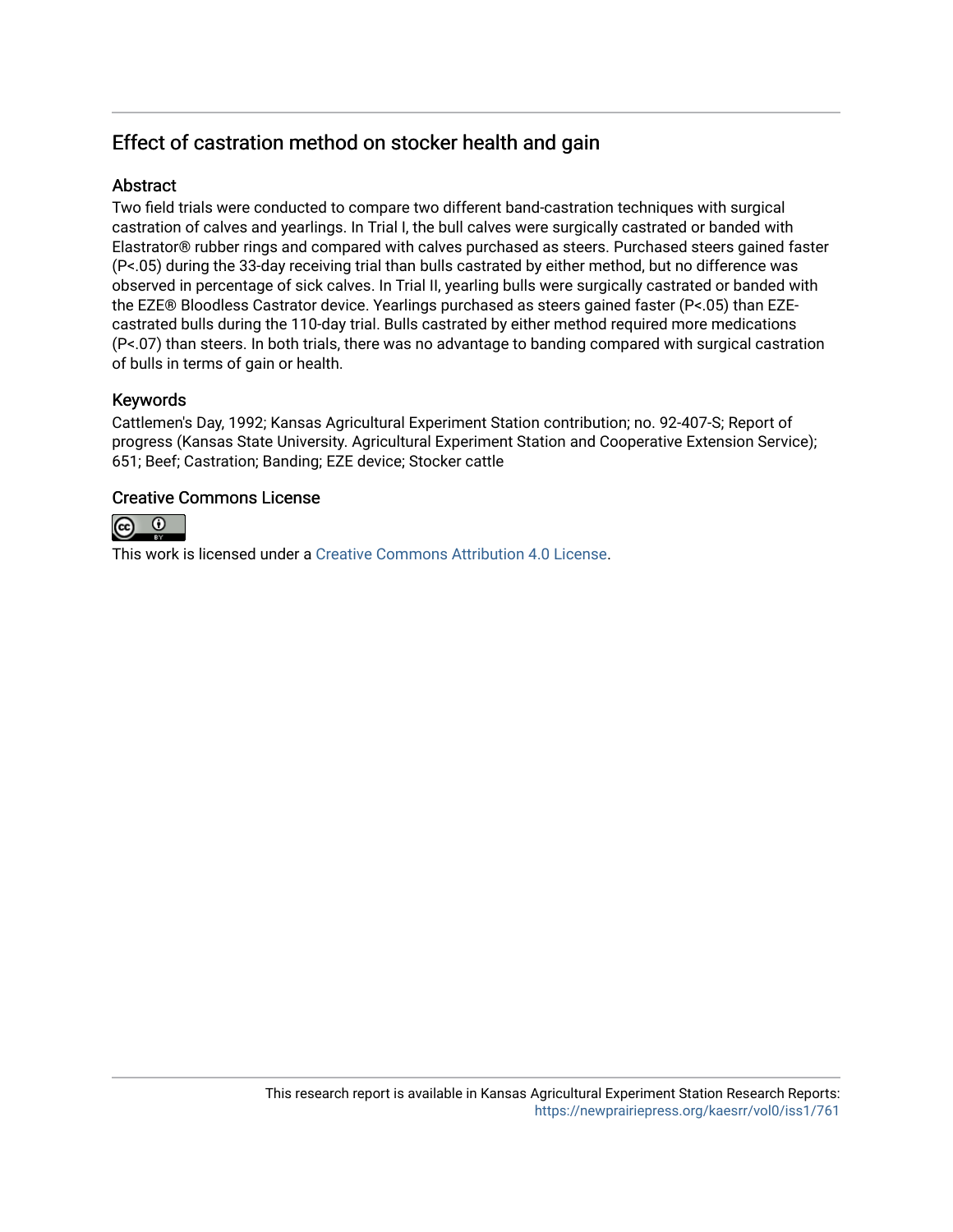#### **EFFECT OF CASTRATION METHOD ON STOCKER HEALTH AND GAIN**<sup>1</sup>

**F. K. Brazle**<sup>2</sup>

#### **Summary**

Two field trials were conducted to compare two different band-castration techniques with surgical castration of calves and yearlings. In Trial I, the bull calves were surgically castrated or banded with Elastrator® rubber rings and compared with calves purchased as steers. Purchased steers gained faster  $(P<.05)$  during the 33-day receiving trial than bulls castrated by either method, but no difference was observed in percentage of sick calves.

In Trial II, yearling bulls were surgically castrated or banded with the EZE® Bloodless Castrator device. Yearlings purchased as steers gained faster  $(P<.05)$  than EZE-castrated bulls during the 110-day trial. Bulls castrated by either method required more medications  $(P<.07)$  than steers. In both trials, there was no advantage to banding compared with surgical castration of bulls in terms of gain or health.

(Key Words: Castration, Banding, EZE Device, Stocker Cattle.)

#### **Introduction**

Surgical castration of bull calves and yearlings causes stress from blood loss and physical changes to the body. Research has shown that daily gain is reduced .5 lb during the first 28 to 30 days and by .15 to .25 lb

during the following 30 to 150 days after surgical castration, depending on the age and weight of bulls.

Therefore, a castration method that would reduce stress on bull calves and yearlings would benefit many stocker operators. The objective of these two studies was to determine if banding bulls would minimize stress as indicated by reduced health problems or increased gain.

#### **Experimental Procedures**

In Trial I, 496 mixed-breed steer and bull calves (253 lb) were purchased from Tennessee and Mississippi over a 5-day period in the fall. The calves were allotted to three treatments: 1)calves purchased as steers, 2) calves purchased as bulls and surgically castrated, and 3) calves purchased as bulls and banded with Elastrator rubber rings.

The calves were vaccinated at arrival against IBR, BVD,  $PI<sub>3</sub>$ , and blackleg (7-way); treated for internal and external parasites with Ivomec®; and implanted with Synovex-S®. The calves were also vaccinated subcutaneously with 500 U of tetanus antitoxin. The calves were offered a forage diet of 1/2 alfalfa and 1/2 prairie hay fed to appetite and supplemented with 2.5 lb of whole corn and .5 lb of a 40% protein pellet during the 33-day receiving study.

<sup>&</sup>lt;sup>1</sup>Appreciation if expressed to Richard Porter, Reading, Kansas, for providing the cattle and collecting performance and health data.

Extension Livestock Specialist, Southeast Kansas. <sup>2</sup>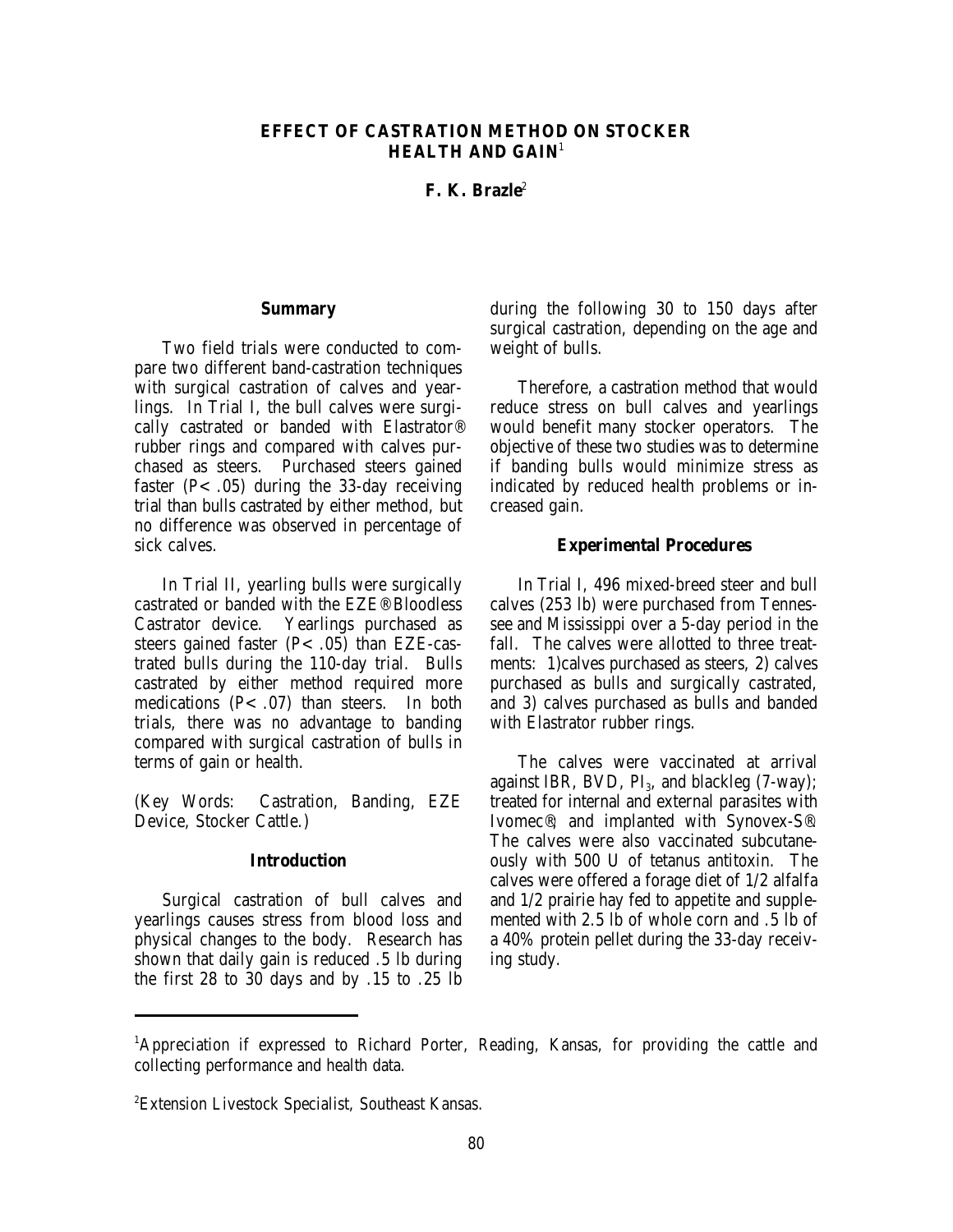In Trial II, 60 mixed-breed steers and bulls (660 lb) were purchased locally over a 10-day period. The yearlings were allotted to three treatments: 1) yearlings purchased as steers, 2) yearlings purchased as bulls and surgically castrated, and 3) yearlings purchased as bulls and banded with the EZE Bloodless Castrator device.

The cattle were vaccinated against IBR, BVD,  $PI_a$ , leptospirosis, and blackleg (4-way); treated for internal parasites with levamisole and external parasites with Lysoff®; and implanted with Ralgro®. The yearlings were vaccinated subcutaneously with 1500 U of tetanus antitoxin. The cattle were initially drylotted for 36 days and fed 3 lb of a 15% crude protein grain mix plus prairie hay fed to appetite. The steers then grazed native grass pastures for 74 days until July 2.

#### **Results and Discussion**

In Trial I, the purchased steers gained faster ( $P$ < .05) than either castrated group, but no difference in morbidity was observed (Table 1). In Trial II, steers gained faster  $(P<.05)$  than banded bulls, with knife castrated bulls intermediate in gain. Both castrated groups required more medications  $(P<.07)$  than yearlings purchased as steers (Table 2). Band-castration (Elastrator or EZE device) of bulls did not improve gain, morbidity, medications required or cost of medication over surgically castrated bulls in these studies.

Research has shown that bull calves or yearlings are more susceptible to stress than

steers. Probably some time is required for hormone changes to occur before a newly castrated bull can respond to stress like a steer castrated early in life. This process may take weeks to occur.

Therefore, the reason for increased morbidity of bulls may be twofold. First, most stocker bulls probably have not received vaccinations to build immunity against certain viruses. Secondly, the temperament of young bulls may create more stress because of social problems. This may explain why bulls that are banded with the EZE device seem uncomfortable for a few hours after the procedure and then resume normal eating habits, yet have as much or more morbidity as surgically castrated calves or yearlings. Our treatment records show that sickness occurred in surgically castrated bulls within 3 to 4 days after arrival. However, 7 to 8 days passed before the EZE banded bulls became ill. However, banding bulls with either Elastrator rubber bands or the EZE Bloodless Castrator device did not reduce stress as indicated by either medications required or animal gain.

When properly used, the EZE device should not result in scrotal swelling. However, if the band is not tight enough, some swelling will occur. On improperly banded bulls, considerable time may pass before the scrotal sack drops off. In these individuals, gains can be greatly reduced and health problems increased. The best course of action with improperly banded calves is probably surgical castration.

<sup>&</sup>lt;sup>3</sup>EZE Bloodless Castrator, Wadsworth Manufacturing, St. Ignatius, MT.